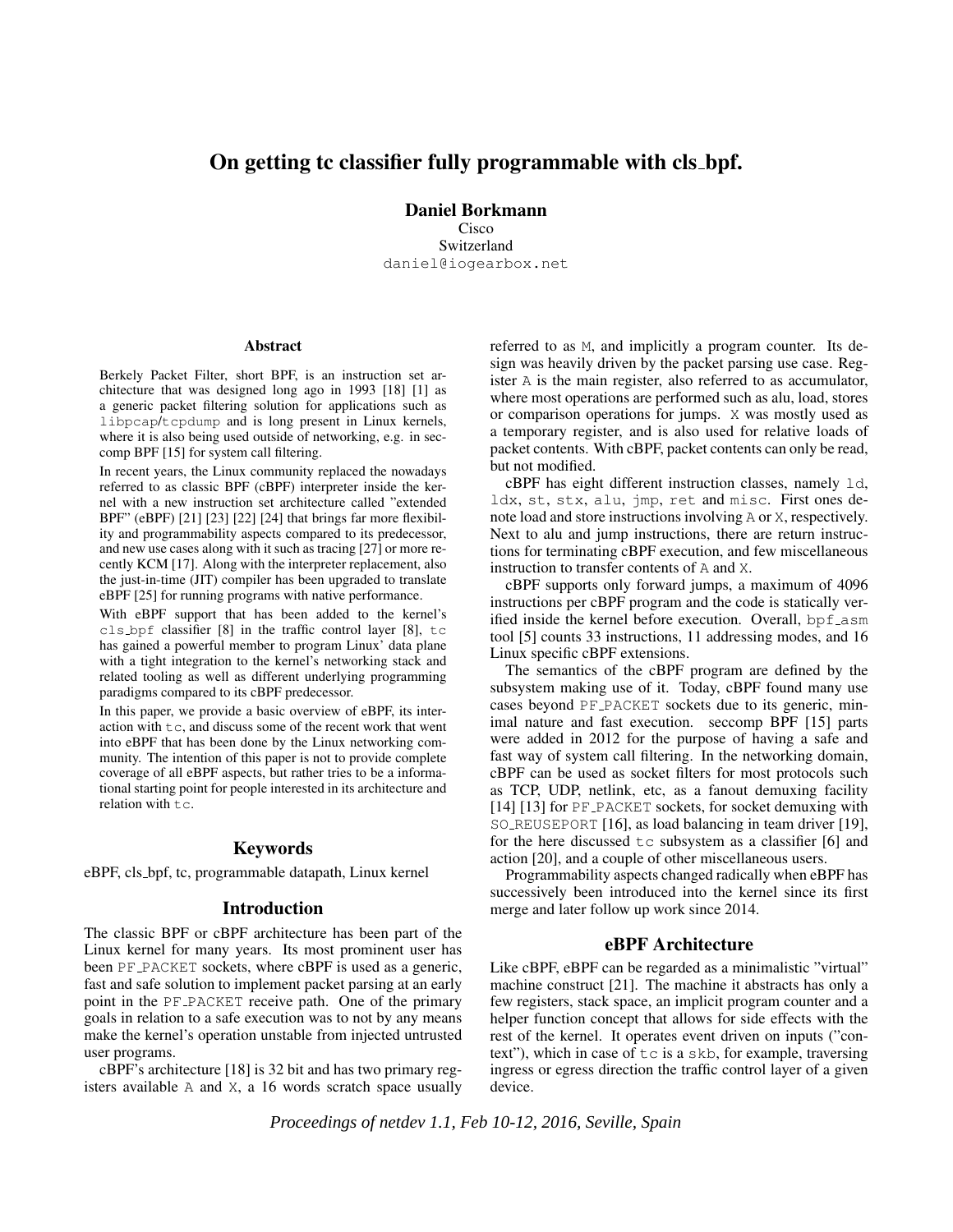eBPF has 11 registers (R0 to R10) that are 64 bit wide with 32 bit subregisters. The instruction set has a fixed instruction size of 64 bit, and can be regarded as a mixture of  $CBPF$ ,  $x86-64$ ,  $arm64$  and  $rise$ , designed to more closely resemble underlying machine opcodes in order to ease eBPF JIT compilation.

Some of the cBPF remains have been carried over into eBPF to make in-kernel cBPF to eBPF migrations easier. Generally, eBPF has a stable ABI for user space, similarly as in cBPF case.

Internally, the Linux kernel ships with an eBPF interpreter and JIT compiler for (currently)  $x86-64$ ,  $s390$ ,  $arm64$ . There are a couple of other architectures such as ppc, sparc, arm and mips that still have not converted their cBPF JIT to an eBPF JIT yet, thus loading native eBPF code is required to be run through the interpreter in these cases. However, loading cBPF code through the available kernel interfaces will, if it cannot be handled by the remaining cBPF JITs for these architectures, be in-kernel migrated into eBPF instructions and either JIT compiled through an eBPF JIT back end or be handled by the interpreter. One such user, for example, was seccomp BPF, that immediately had a benefit of the eBPF migration as it could be JIT compiled as a side effect of the eBPF introduction.

The eBPF instruction encoding consists of 8 bit code, 8 bit dst\_req, 8 bit src\_req, signed 16 bit offset and, last but not least, signed 32 bit imm member. code holds the actual instruction code, dstreg and srcreg denote register numbers (R0 to R10) to be used by the instruction, offset depending on the instruction class can either be a jump offset in case the related condition is evaluated as true, it can be a relative stack buffer offset for load/stores of registers into the stack, or in case of an xadd alu instruction, it can be an increment offset. imm carries the immediate value.

eBPF comes with a couple of new instructions, such as alu operations working on 64 bit, a signed shift operation, load/store of double words, a generic move operation for registers and immediate values, operators for endianness conversion, a call operation for invoking helper functions, and an atomic add (xadd) instruction.

Similarly as with cBPF, a maximum of 4096 instructions can be loaded into the kernel per program, and the passed instruction sequence is being statically verified in the kernel, which is necessary for rejecting programs that could otherwise destabilize the kernel, for example, through constructs such as infinite loops, pointer or data leaks, invalid memory accesses, etc. While cBPF allows only for forward jumps, eBPF allows for forward and limited backward jumps as far as a backward jump doesn't generate a loop, and thus guarantees that the program comes to halt.

eBPF has a couple of additional architectural concepts like helper functions, maps, tail calls, object pinning. In the next paragraphs, we are going to discuss each entity.

### Helper Functions

Helper functions are a concept that lets eBPF programs consult a core kernel defined set of function calls in order to retrieve/push data from/to the kernel. Available helper functions may differ for each eBPF program type, for example, eBPF programs attached to sockets are only allowed to call into a subset of helpers as opposed to eBPF programs attached to the traffic control layer. Encapsulation and decapsulation helpers for flow-based tunneling constitute an example of functions that are only available to lower  $\pm c$  layers on ingress and egress.

Each helper function is implemented with a commonly shared function signature similar to system calls and is defined as u64 foo(u64 r1, u64 r2, u64 r3, u64  $r4$ , u64 r5) with a fixed calling convention that R0 contains the return value, R1 to R5 function arguments, R6 to R9 registers are callee saved, and R10 acts as a read-only frame pointer used for stack space load/stores. There are a couple of advantages with this approach: while cBPF overloaded the load instruction in order to fetch data at an impossible packet offset to invoke auxiliary helper functions, each cBPF JIT needed to implement support for such a cBPF extension. In case of eBPF, each newly added helper function will be JIT compiled in a transparent and efficient way, meaning that the JIT compiler only needs to emit a call instruction since the register mapping is made in such a way that eBPF register assignments already match the underlying architecture's calling convention.

Mentioned function signature also allows the verifier to perform type checks. struct bpf\_func\_proto is used to hand all the necessary information that is needed to know about the helper to the verifier, so the verifier can make sure that expected types from the helper match with the current contents of the eBPF program's utilized registers. Argument types can range from passing in any kind of value up to restricted contents such as a pointer/size pair for the eBPF's stack buffer, which the helper should read from or write to. In the latter case, the verifier can also perform additional checks, for example, whether the buffer was initialized previously.

## Maps

eBPF maps are another flexible entity which constitutes a part of the eBPF architecture. Maps are an efficient key/value store that reside in kernel space and are accessed through file descriptors from user space. Maps can be shared between multiple eBPF programs, but also between an eBPF program and user space. There are no limitations with regards to sharing, for example, a map could be shared among a tc related program and a tracing related one. Map back ends are provided by the core kernel and are of generic or specialized type (some specialized maps such as [28] may be only used for a given subsystem, though). Generic maps currently are available in form of an array or a hash table, both in per-CPU but also non-per-CPU flavours. Access to maps is realized from an eBPF program through previously described helper functions. From user space, maps can be managed through the  $bpf(2)$  system call. Creation of maps can only be done from user space via  $bpf(2)$ . This means that in case an eBPF program needs to populate one of the registers with a reference to the map in order to perform a map helper function call, it needs to encode the file descriptor value into the instruction, for example, helper macro BPF LD MAP FD (BPF REG 1, fd) would be such a case. The kernel recognizes this special  $src\_reg$  case, can lookup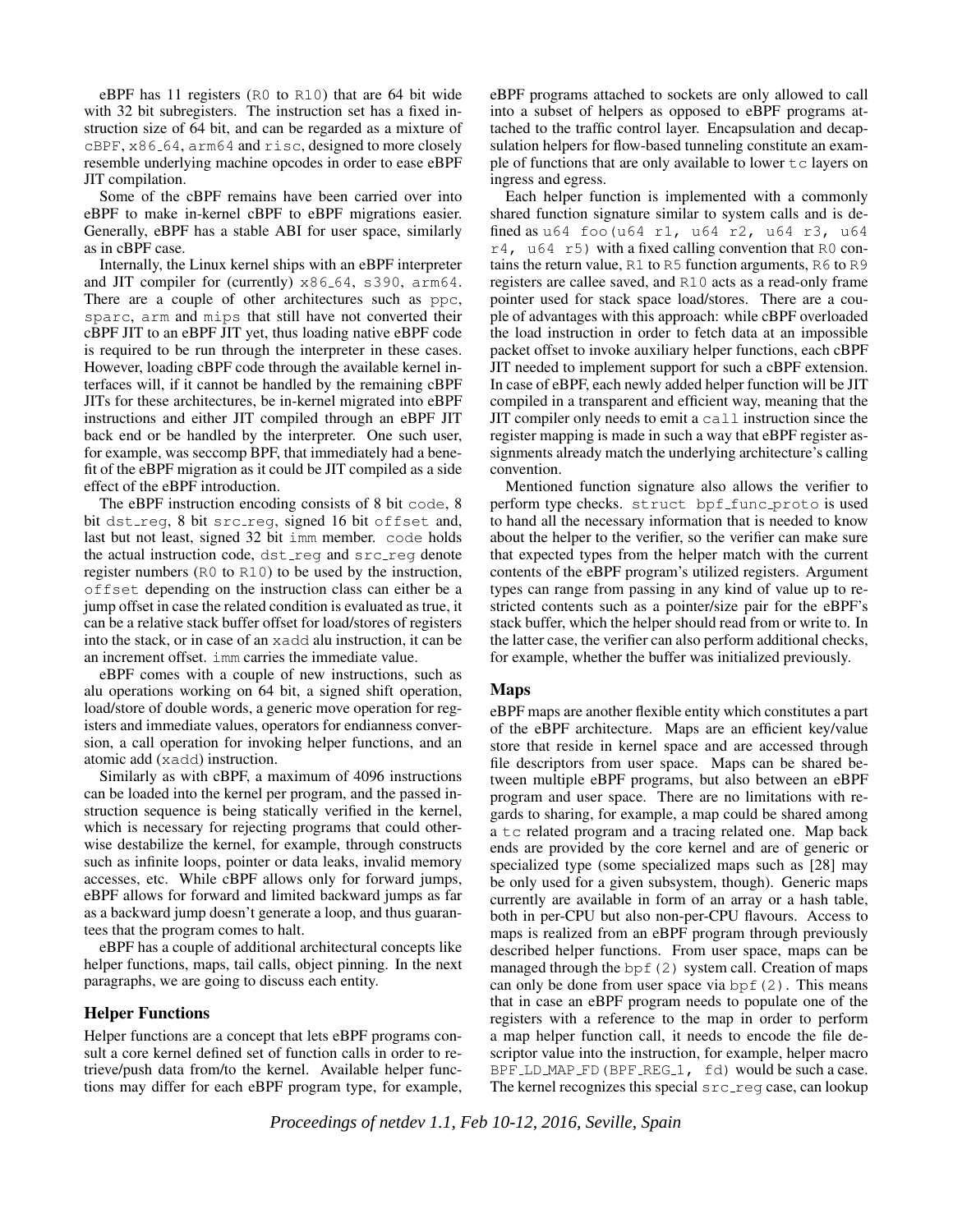the file descriptor from the file descriptor table to retrieve the actual eBPF map, and rewrite the instruction internally.

## Object Pinning

eBPF maps and programs act as a kernel resource and can only be accessed through file descriptors, backed by anonymous inodes in the kernel. Advantages, but also a number of disadvantages come along with them: user space applications can make use of most file descriptor related APIs, file descriptor passing for Unix domain sockets work transparently, etc, but at the same time, file descriptors are limited to a processes' lifetime, which makes things like map sharing rather cumbersome. Thus it brings a number of complications for certain use cases such as  $tc$ , where  $tc$  sets up and loads the program into the kernel and terminates itself eventually. With that, also access to maps are unavailable from user space side, where it would otherwise have been useful, for example, when third party applications may wish to monitor or update map contents during eBPF program runtime. There were a couple of ideas on how to keep such file descriptors alive, one being to reuse fuse that would act as a proxy for tc. Thus, file descriptors are owned by the fuse implementation and tools like tc can fetch related file descriptors through Unix domain sockets.

However, this as well brings a number of issues. Deployments then additionally depend on fuse to be installed and need to run an additional daemon. Large scale deployments that try to maintain a minimalistic user space for saving resources might be unwilling to accept such additional dependencies. To resolve this, a minimal kernel space file system has been implemented [4] where eBPF map and programs can be *pinned*, a process we call *object pinning*. The bpf(2) system call has been extended with two new commands that can pin or retrieve a previously pinned object. For instance, tools like tc make use of this new facility [9] for sharing maps on ingress and egress. The eBPF-related file system keeps an instance per mount namespace, supports bind mounts, hard links, etc. It integrates seamlessly when spawning a new network namespace through ip-netns, and depending on use cases, different shared subtree semantics can be utilized.

## Tail Calls

Another concept that can be used with eBPF is called tail calls [26]. Tail calls can be seen as a mechanism that allows one eBPF program to call another, without returning back to the old program. Such a call has minimal overhead as unlike function calls, it is implemented as a long jump, reusing the same stack frame. Such programs are verified independently of each other, thus for transferring state, either per-CPU maps as scratch buffers or skb fields such as cb area must be used. Only programs of the same type can be tail called, and they also need to match in terms of JIT compilation, thus either JIT compiled or only interpreted programs can be invoked, but not mixed together.

There are two components involved for realizing tail calls: the first part needs to setup a specialized map called *program array* that can be populated by user space with key/values where values are the file descriptors of the tail called eBPF programs, the second part is a bpf\_tail\_call() helper where the context, a reference to the program array and the lookup key is passed to. The kernel translates this helper call directly into a specialized eBPF instruction. Such a program array is write-only from user space side.

The kernel looks up the related eBPF program from the passed file descriptor and atomically replaces program pointers at the map slot. When no map entry has been found at the provided key, the kernel will just "fall through" and continue execution of the old program with the instructions following the bpf\_tail\_call(). Tail calls are a powerful utility, for example, parsing network headers could be structured through tail calls. During runtime, functionality can be added or replaced atomically, and thus altering execution behaviour.

## **Security**

eBPF has a couple of mitigation techniques to prevent intentional or unintentional corruption of program images through kernel bugs, that do not necessarily need to be BPF related. For architectures supporting CONFG DEBUG SET MODULE RONX, the kernel will lock eBPF interpreter images as read-only [2]. When JIT compiled, the kernel also locks the generated executable images as read-only and randomizes their start address to make guessing harder. The gaps in the images are filled with trap instructions (for example, on  $x86-64$  it is filled with  $int3$ opcodes) for catching such jump probes. eBPF will soon also have a constant blinding facility for unprivileged programs. For unprivileged programs, the verifier also imposes restrictions on helper functions that can be used, restrictions on pointers, etc, to make sure that no data leakage can occur.

## LLVM

One important aspect of eBPF is how programs can be written. While cBPF has only a few options available such as the libpcap's cBPF compiler, bpf\_asm, or other means of hand crafting such programs, eBPF eases usage significantly by the possibility of implementing eBPF programs from higher level languages such as C (P4 language front ends exist as well).

llvm has an eBPF back end for emitting ELF files that contain eBPF instructions, front ends like clang can be used to craft programs. Compiling eBPF with clang is fairly easy by invoking clang  $-02$  -target bpf  $-0$ bpf prog.o  $-c$  bpf prog.c. Often quite useful is also clang's option to output assembly through clang  $-02$  -target bpf  $-0 - 5 - c$  bpf prog.c or tools like readelf to dump and analyze ELF sections and relocations. A typical workflow is to implement eBPF programs in C, to compile them with clang and pass to eBPF loaders such as tc that interact with classifiers like cls bpf.

## cls bpf and eBPF

cls bpf started out in 2013 [6] as a cBPF-based classifier, programmable through bpf\_asm, libpcap/tcpdump or any other cBPF bytecode generator. The bytcode is then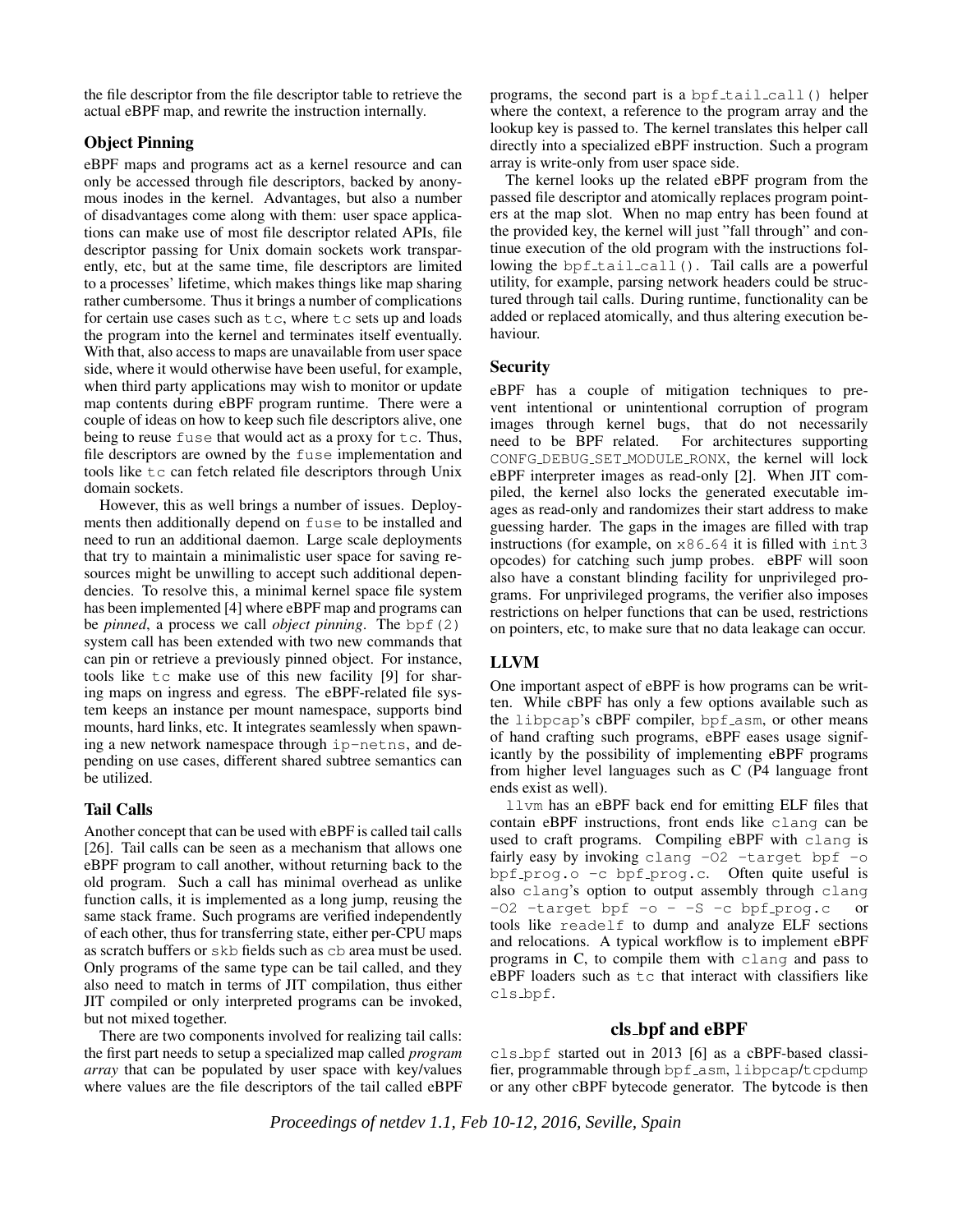passed through the tc front end, which mainly sets up the netlink message to push the code down into cls bpf.

Some time ago act bpf [20] followed, which as any action in  $tc$ , can be attached to classifiers.  $act\_bpf$  supporting cBPF bytecode as well has effectively the same functionality as cls bpf with the only difference of their opcodes they return. While cls bpf can return any tc classid (major/minor), act\_bpf in contrast, returns a tc action opcode.

A downside at the introduction of  $act\_bpf$  however was, that while being tied to cBPF only, the skb could not be mangled and would thus require further processing in the action pipeline by invoking tc actions such as act pedit at the cost of additional performance penalty per packet.

eBPF support for cls\_bpf and act\_bpf<br>t added shortly later with eBPF program got added shortly later with eBPF program<br>types BPF\_PROG\_TYPE\_SCHED\_CLS [8] and types BPF PROG TYPE SCHED CLS [8] and BPF PROG TYPE SCHED ACT [7], respectively. The fast path for both types run under RCU and their main task is nothing more than just to invoke BPF\_PROG\_RUN(), which resolves to  $(*filter->bpf_time)$  (ctx, filter->insnsi), where the skb is to be processed as the BPF input context with either the eBPF interpreter (\_bpf\_prog\_run()) selected as a function dispatch or the generated JIT image by one of the architecture provided JIT compilers.

Functions like cls\_bpf\_classify() are unaware of the underlying BPF flavour, so skbs pass through the same path for cBPF as well as eBPF classifier. One of the advantages of cls bpf over various other tc classifiers is that it allows for efficient, non-linear classification (and integrated actions), meaning the BPF program can be tailored, so that a single parsing pass is enough to process skbs of different types. Historically, tc allows for multiple classifiers to be attached, and when a lack of match occurs, the next classifier in the chain is executed. It becomes inefficient when parts of the packet have to be re-parsed in the next classifiers over and over again. With cls bpf this can be avoided easily with a single eBPF program, or in a eBPF tail call program construct, which allows for atomic replacements of parts of the packet parser. There, the program, based on the classification (or action) outcome, can return different classids or opcodes.

### Working Modes

cls bpf has two working modes for dealing with actions. Originally, tcf exts exec() has been invoked after classification, but as eBPF is more powerful than just doing classification, i.e. it can mangle packet contents, update checksums, etc by itself already, it has been decided to add a direct action (da) mode [3], which is a recommended fast path when working with cls\_bpf.

In this mode, cls bpf performs actions on the skb, and just returns a  $tc$  opcode, which eventually allows for having a compact, lightweight image for efficient skb processing, without needing to traverse multiple layers of indirection and list handling when using the full  $\pm c$  action engine. For eBPF, the classid can be stored in skb->tc classid, and the action opcode is being returned. The latter also works well for simple cases with cBPF like drop actions.

Nevertheless, cls bpf still allows for the administrator to use multiple classifiers in mixed modes (da and non-da) if the use case makes it necessary. We recommend, however, to make the fast path as compact as possible, thus for high performance workloads, a single tc eBPF cls\_bpf classifier in da mode should be sufficient in the vast majority of cases.

## Features

With eBPF there are number of possibilities to use in cls bpf with regards to the context itself and provided helper functions. They are building blocks that can be tailored together for a given, specific use case.

For the context (skb here is of type struct sk buff), cls bpf allows reads *and* writes to skb->mark, skb->priority, skb->tc index, skb->cb[5], skb->tc classid members, it allows reads to skb->len, skb->pkt\_type, skb->queue\_mapping, skb->protocol, skb->vlan\_tci, skb->vlan\_proto, skb->vlan present, skb->ifindex (translates to netdev's ifindex) and skb->hash.

There are a number of helper functions available to be used from cls bpf program types. These include among others, eBPF map access (lookup, update, deletion), invoking of eBPF tail calls, storing and loading (multi-)bytes into the skb for parsing and packet mangling, L3 and L4 checksum fix up helpers, encapsulation and decapsulation support. The latter provides helpers for vlan, but also supports the tunnel key infrastructure, where eBPF acts as a front end to feed tunnel related meta data on transmission for back end implementations like vxlan, geneve or gre. Similarly, the meta data retrieved on receive is stored in the tunnel key and can be read out from eBPF again. Such vxlan or geneve flow-based tunneling back end devices operate in *collect metadata* mode for this purpose.

skbs can also be redirected from cls\_bpf either as egress through  $dev$ -queue  $xmit$ ), or back into the ingress path from another device via  $dev_f$ orward skb $()$ . There are currently two possibilities for redirection, either as a cloned skb during eBPF program runtime, or as a faster variant, where the skb doesn't need to be cloned. The latter requires cls bpf to be run in da mode, where the return code is TC ACT REDIRECT that is supported by qdiscs like sch clsact [12] on ingress and egress path. Here, the program fills a per-CPU scratch buffer with necessary redirection information during eBPF program runtime, and on return with the related opcode, the kernel will take care of the redirection through skb\_do\_redirect(). This facility acts as a performance optimization, so that the skb can be efficiently forwarded.

For debugging purposes, there is a bpf\_trace\_printk() helper also available for cls\_bpf that allows dumping  $print(k)$ -like messages into the trace pipe, which can be read through commands like tc exec bpf dbg. This turns out to be a useful facility for writing and debugging eBPF programs despite its limitations as a helper function: from five arguments that can be passed, the first two are inevitably format string related. Furthermore,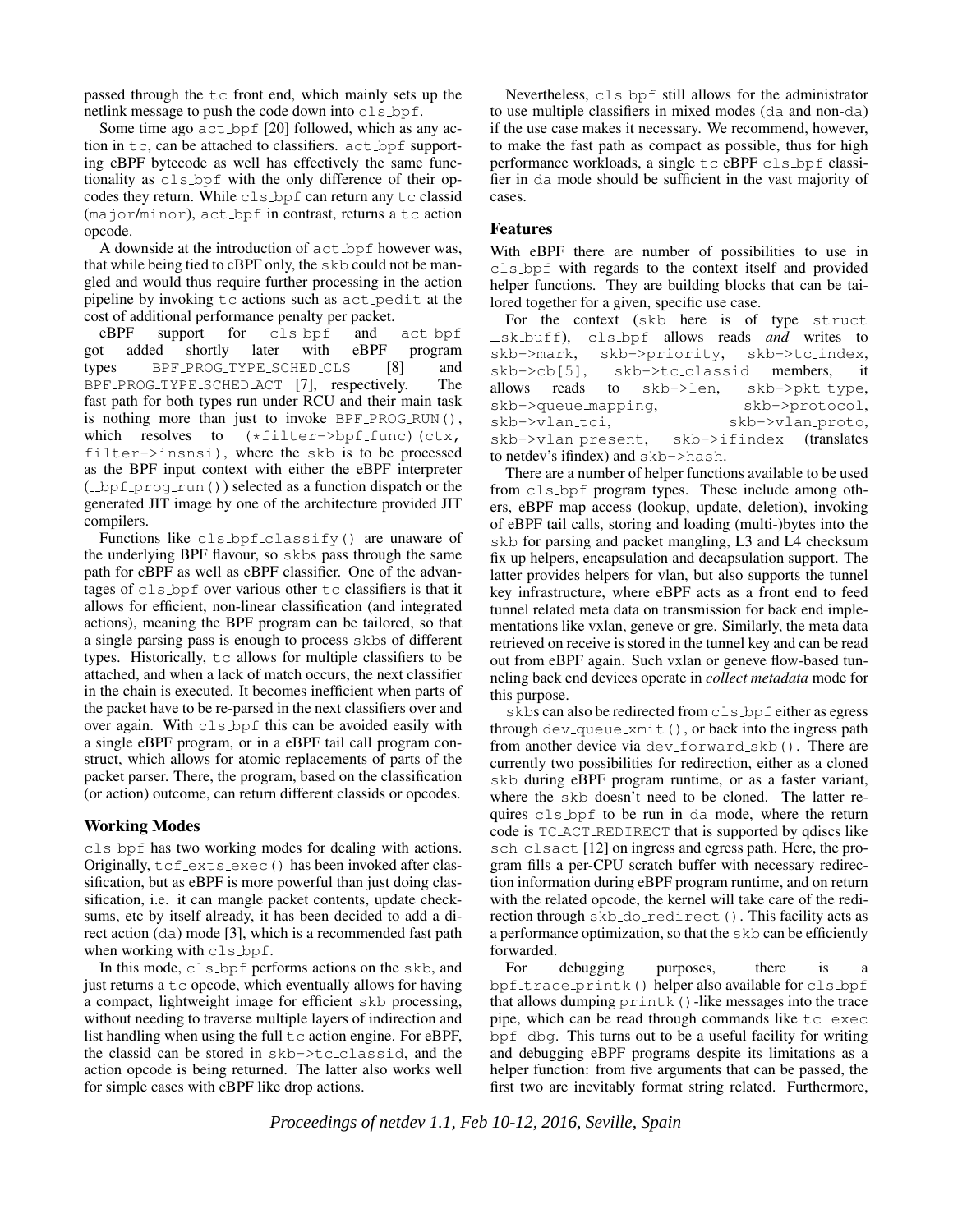clang needs to emit code that copies the given format string into the eBPF stack buffer first.

There are a couple of other helper functions available, for example, to read out the skb's cgroup classid (net\_cls cgroup), to read the dst's routing realm (dst->tclassid), to fetch a random number (f.e. for sampling purposes), to retrieve the current CPU the skb is processed on, or to read out the time in nanoseconds  $($ ktime\_t $).$ 

cls bpf can be attached to a couple of invocation points related to the traffic control subsystem. They can be categorized into three different hook types: the ingress hook, the recently introduced egress hook and the classification hook inside classful qdiscs on egress. The first two can be configured through sch clsact [12] qdisc (or sch ingress for the ingress-only part) and are invoked lockless under RCU context. The egress hook runs centrally from dev queue xmit() before fetching the transmit queue from the device.

## Front End

The tc cls bpf iproute2 front end [10] [11] [9] does quite a bit of work in the background before pushing necessary data for cls bpf into the kernel over netlink. It contains a common ELF loader back end for  $f_{\text{opt}}$  (classifier), m bpf (action), and e bpf (exec) parts, so that commonly used code can be shared. When compiling an eBPF program with clang, it generates an object file in ELF format that is passed to  $\pm c$  for loading into the kernel. It is effectively a container for all the necessary data that tc needs to extract, relocate and load for getting the eBPF program hooked up in cls bpf.

On startup,  $\pm c$  checks and if necessary mounts the bpf fs for object pinning by default to  $\sqrt{s}$ ys/fs/bpf, loads and generates a hash table for pinning configuration in case maps are to be shared other than on a per-object or global scope.

After that,  $tc$  walks ELF sections of the object file. There are a couple of reserved section names, namely maps for eBPF map specifications (e.g. map type, key and value size, maximum elements, pinning, etc) and license for the licence string, specified similarly as in Linux kernel modules. Default entry section names are classifier and action for cls bpf and act bpf, respectively. tc fetches all ancillary sections first, including the ELF's symbol table .symtab and string table .strtab. Since everything in eBPF is addressed through file descriptors from user space, the tc front end first needs to generate the maps and based on the ELF's relocation entries, it inserts the file descriptor number into the related instructions as immediate value.

Depending on the pinning for the map,  $tc$  either fetches a map file descriptor from the bpf fs at the target location, or it generates a new map that was previously unpinned, and if requested, pins it. There are three different kind of scopes for sharing maps. They can be shared in a global namespace /sys/fs/bpf/tc/globals, in a object namespace /sys/fs/bpf/tc/<obj-sha>, or at a completely customized location. It allows eBPF maps to be shared between various cls bpf instances. There are no restrictions with regards to sharing generic maps such as arrays or hash tables, even eBPF maps used by tracing eBPF programs (kprobes) can be shared with eBPF maps used by cls bpf or act bpf. When pinning, tc consults the ELF's symbol and string table to fetch a map name.

After having maps generated,  $tc$  looks up sections with program code, performs mentioned relocations with the generated map file descriptors and loads the program code into the kernel. When tail calls are used and tail called subsections are present in the ELF file,  $tc$  loads them into the kernel as well. They can have arbitrary nesting from a  $tc$  loader perspective, kernel runtime nesting is limited, of course. Also, the program's related program array for the eBPF tail calls can be pinned, which allows for later modifications from user space on the program's runtime behaviour. tc exec bpf has a graft option that will take care of replacing such sections during runtime. Grafting effectively undergoes the same procedure as loading a  $\text{cls}\text{-}\text{bpf}$  classifier initially, only that the resulting file descriptor is not pushed into the kernel through netlink, but rather through the corresponding map.

tc's cls bpf front end also allows to pass generated map file descriptors through execvpe() over the environment to a new spawned shell, so programs can use it globally like stdin, stdout and stderr, or the file descriptor set can be passed via Unix domain sockets to another process. In both cases the cloned file descriptors lifetime is still tighly coupled with the process' lifetime. Retrieving new file descriptors through the bpf fs is the most flexible and preferred way [9], also for third party user space applications managing eBPF map contents.

Last but not least, the  $tc$  front end provides command line access for dumping the trace pipe via tc exec bpf dbg, where it automatically locates the mount point of trace fs.

## Workflow

A typical workflow example for loading cls bpf classifiers in da mode is straight forward. The generated object file from the  $f \circ \circ \circ \circ$  program is called  $f \circ \circ \circ \circ$  and contains two program sections  $p1$  and  $p2$ . In the example, the foo.c file is first compiled with clang, the kernel eBPF JIT compiler enabled, then a clsact qdisc is added to device em1, the object file loaded as classifiers on ingress and egress path of em1, and eventually deleted again:

```
$ clang -O2 -target bpf -o foo.o -c foo.c
# sysctl -w net.core.bpf_jit_enable=1
# tc qdisc add dev em1 clsact
# tc qdisc show dev em1
[...]
qdisc clsact ffff: parent ffff:fff1
# tc filter add dev em1 ingress bpf da \
  obj foo.o sec p1
# tc filter add dev em1 egress bpf da \
  obj foo.o sec p2
```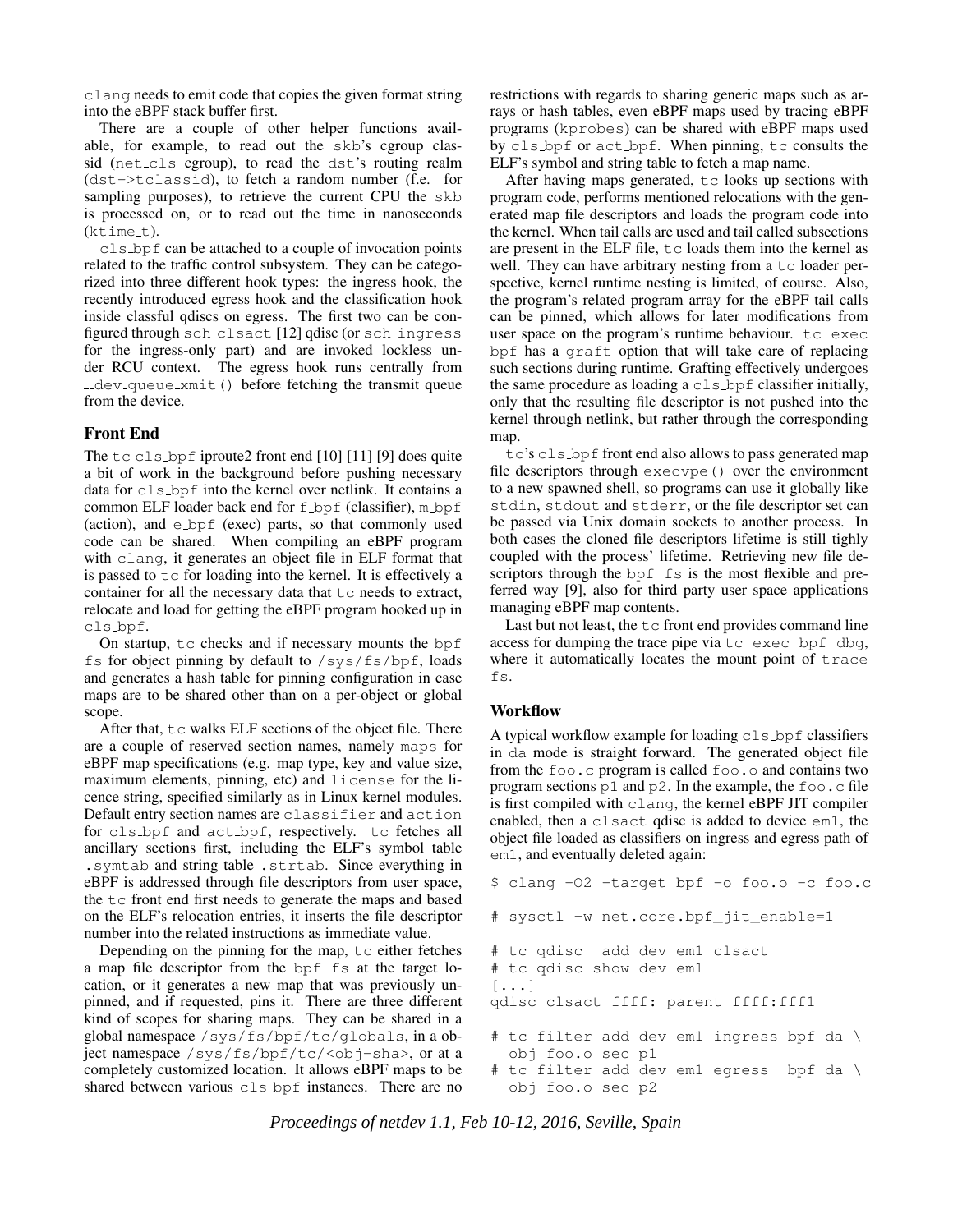```
# tc filter show dev em1 ingress
filter protocol all pref 49152 bpf
filter protocol all pref 49152 bpf handle
   0x1 foo.o:[p1] direct-action
# tc filter show dev em1 egress
filter protocol all pref 49152 bpf
filter protocol all pref 49152 bpf handle
   0x1 foo.o:[p2] direct-action
# tc filter del dev em1 ingress pref 49152
# tc filter del dev em1 egress pref 49152
```
#### Programming

The iproute2 repository ships with a couple of "getting started" example files under examples/bpf/ written in restricted C for running eBPF  $<sup>1</sup>$ . Implementing such classi-</sup> fiers is fairly straight forward. In contrast to a traditional user space C program, eBPF programs are restricted in a couple of ways. Every such classifier needs to be placed into ELF sections. Therefore, an object file can carry one or multiple eBPF classifiers.

They can share code among each other in two ways, either through \_\_always\_inline annotated functions, or commonly used tail call sections. The former is necessary as clang needs to compile the whole, flat program into a series of eBPF instructions residing self-contained in their related section.

Shared libraries or eBPF functions as relocation entries are not available. It is not possible for an eBPF loader like  $tc$  to "stitch" them back together as a single flat array of eBPF instructions without redoing the job of a compiler. Thus, loaders have a "contract" with clang which stipulates that the generated ELF file provides all necessary eBPF instructions contained in a given section. The only allowed relocation entries are in relation to maps, where file descriptors need to be set up first.

eBPF programs have a very limited stack space of 512 bytes, which needs to be taken into careful consideration when implementing them in C. Global variables as in typical  $C$  context are not possible, only eBPF maps (in  $tc$  it is struct bpf elf map) need to be defined in their own ELF section and can be referred by reference in program sections. If global "variables" are needed, they can be realized, for example, as an eBPF per-CPU or non-per-CPU array map with a single entry, and referenced from various sections such as entry point sections, but also tail called sections.

Another restriction is that dynamic looping is not allowed in an eBPF program. Loops with compile-time known constant bounds can be used and unrolled with clang, though. Loops where the bounds cannot be determined during compilation time will get rejected by the verifier, since such programs are impossible to statically verify for guaranteed termination from all control flow paths.

## Conclusion and Future Work

cls bpf is a flexible and efficient classifier (as well as action) for the  $\pm c$  family. It allows for a high degree of data path programmability for a variety of different use cases involving parsing, lookup or updating (f.e. map state), and mangling network packets. When compiled by an underlying architecture's eBPF JIT back end, programs execute with native performance. Generally, eBPF has been designed to operate at environments that require high performance and flexibility at the same time.

While some of the internal details may appear complex, writing eBPF programs for cls\_bpf is perhaps more comparable to some degree with user space application programming when certain constraints are taken into account. Handling cls bpf front end from tc command line side involves only a few subcommands and is designed for ease of use.

The cls bpf code, its tc front end, eBPF in general and its clang compiler back end are all open source, included in their related upstream projects, maintained and further developed by the upstream community.

There are a number of future enhancements and ideas still discussed and evaluated. Besides others, these include some form of offloading of cls bpf into programmable NICs. The checkpoint restore in user space project (CRIU) is able to handle cBPF already, but eBPF support still needs to be implemented, which would be useful for container migrations.

#### References

- [1] Begel, A.; Mccanne, S.; and Graham, S. L. 1999. Bpf+: Exploiting global data-flow optimization in a generalized packet filter architecture. In *In SIGCOMM*, 123–134.
- [2] Borkmann, D., and Sowa, H. F. 2014. net: bpf: make ebpf interpreter images read-only. Linux kernel, commit 60a3b2253c41.
- [3] Borkmann, D., and Starovoitov, A. 2015. cls\_bpf: introduce integrated actions. Linux kernel, commit 045efa82ff56.
- [4] Borkmann, D.; Starovoitov, A.; and Sowa, H. F. 2015. bpf: add support for persistent maps/progs. Linux kernel, commit b2197755b263.
- [5] Borkmann, D. 2013a. filter: bpf\_asm: add minimal bpf asm tool. Linux kernel, commit 3f356385e8a4.
- [6] Borkmann, D. 2013b. net: sched: cls\_bpf: add bpf-based classifier. Linux kernel, commit 7d1d65cb84e1.
- [7] Borkmann, D. 2015a. act\_bpf: add initial ebpf support for actions. Linux kernel, commit a8cb5f556b56.
- [8] Borkmann, D. 2015b. cls\_bpf: add initial ebpf support for programmable classifiers. Linux kernel, commit e2e9b6541dd4.
- [9] Borkmann, D. 2015c.  $\{f,m\}$  bpf: allow for sharing maps. iproute2, commit 32e93fb7f66d.
- [10] Borkmann, D. 2015d. tc: add ebpf support to f\_bpf. iproute2, commit 11c39b5e98a1.

<sup>1</sup>https://git.kernel.org/cgit/linux/kernel/ git/shemminger/iproute2.git/tree/examples/bpf